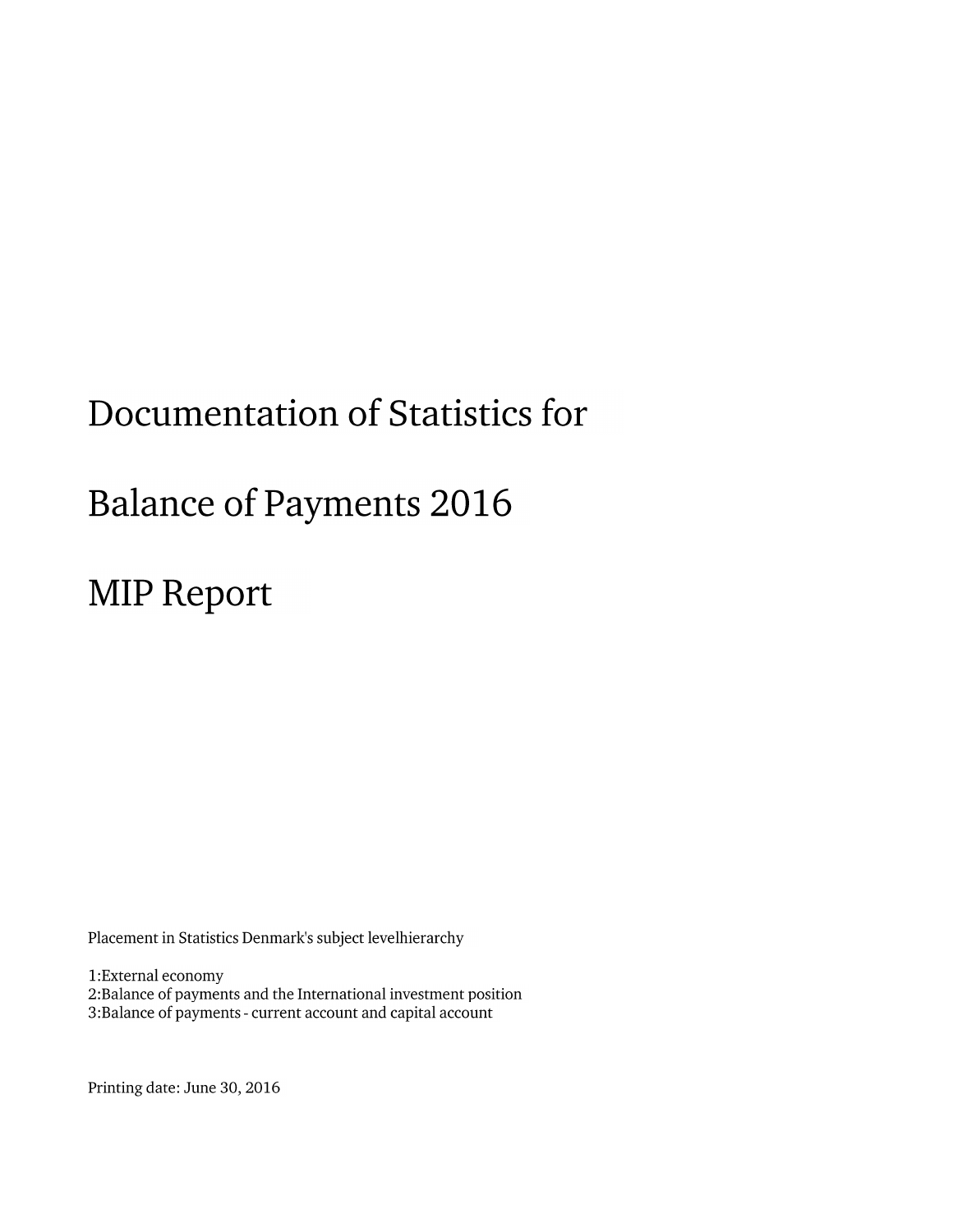# **1. INSTITUTIONAL ENVIRONMENT**

# *1.1. CoP1 Professional Independence / PC1 Professional Independence*

#### *1.1.1 Legal basis*

According to the [Act on Statistics Denmark,](http://www.dst.dk/pukora/epub/upload/10035/lovsam2006.pdf) Section 2: "Statistics Denmark is an independent institution under the direction of a Board consisting of the National Statistician as chairman, and six other members with insight into social and economic conditions".

## *1.1.2 Statistics work programme*

According to the Act "the Board will decide the working programme for Statistics Denmark…" (Section 3) and "the professional and administrative management of Statistics Denmark rests with the National Statistician" (Section 4).

## *CoP2 Mandate for data collection/PC2 Mandate for data collection*

The mandate for collecting information for European Statistics is specified in the Act on Statistics Denmark (Section 3a).

# *1.1.3 Allocation of responsibilities*

In b.o.p. statistics competency is divided between Statistics Denmark and Danmarks Nationalbank. The former conducts the compilation of the current and the capital account and the latter the financial account (property income included). B.o.p. statistics are published by Statistics Denmark. I.i.p. statistics are compiled and published by Danmarks Nationalbank.

## *1.1.4 Legal basis*

**S.7.1** B.o.p. data originates from other statistics. The European Parliament and Council Regulation (EC) No 184/2005 of 12 January 2005 on Community statistics concerning balance of payments, international trade in services and foreign direct investment (OJ L 35 08.02.05) is applied.

The National Bank of Denmark Act gives Danmarks Nationalbank the legal right to collect and disseminate data for the financial account. The act can be found at http://www.nationalbanken.dk/en/about\_danmarks\_nationalbank/Legal\_basis/Pages/default.aspx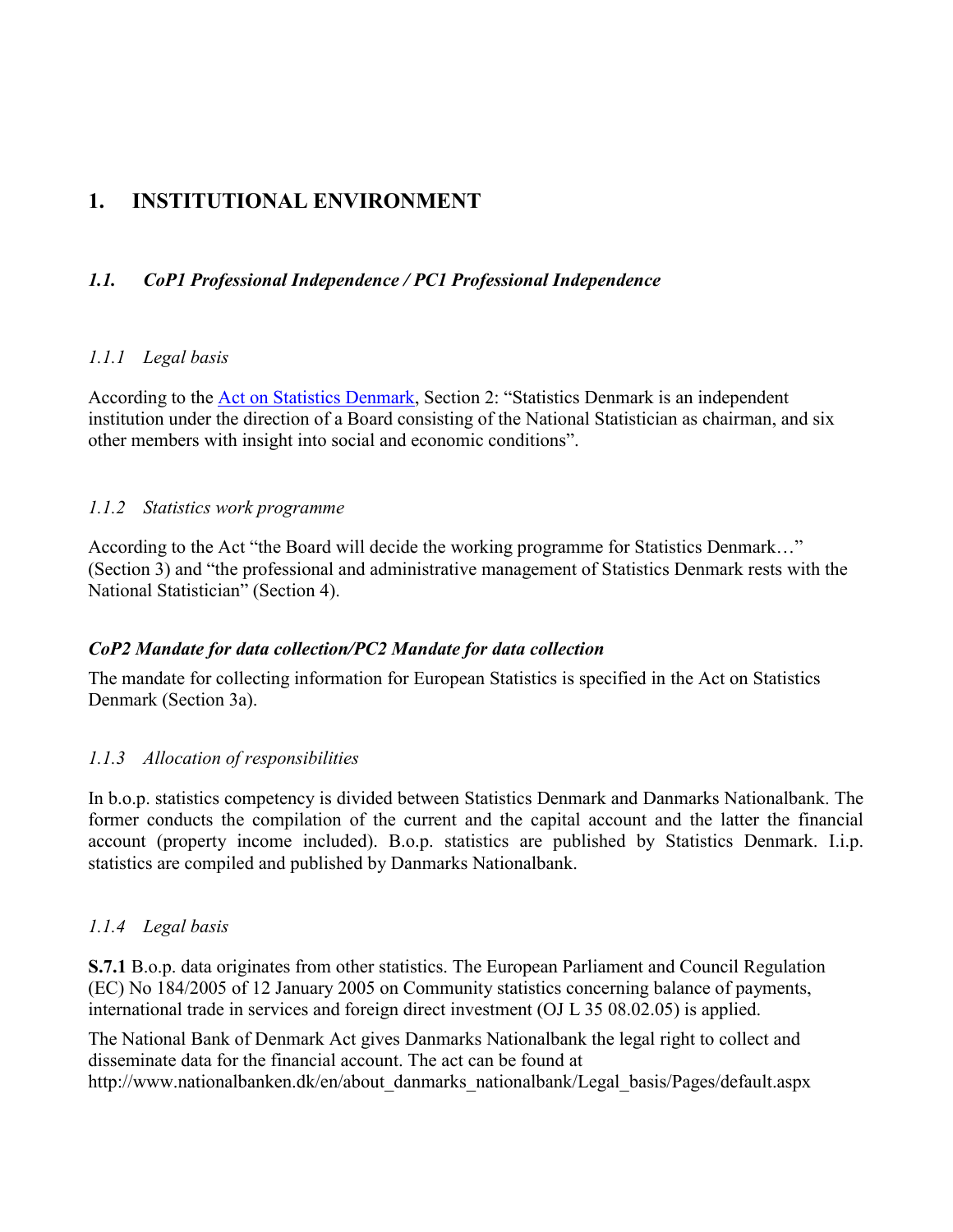# *1.2. CoP6 Impartiality and objectivity / PC6 Impartiality and objectivity*

#### *1.2.1 Advance release calendar*

**S.9.2** The Release Calendar can be accessed on the Statistics Denmark English website: [Release](http://www.dst.dk/en/Statistik/offentliggoerelser.aspx)  [Calendar.](http://www.dst.dk/en/Statistik/offentliggoerelser.aspx) Release calendar for Danmarks Nationalbank can be accessed on the website: [Danmarks](http://www.nationalbanken.dk/en/statistics/calendar/Pages/default.aspx)  Nationalbank [release calendar](http://www.nationalbanken.dk/en/statistics/calendar/Pages/default.aspx)

#### *1.2.2 Revision policy*

**S.9.1** The publication date appears in the release calendar. The date is confirmed in the weeks before.

**S.20.1** Statistics Denmark revises published figures in accordance with [the Revision Policy for](http://www.dst.dk/en/OmDS/strategi-og-kvalitet/revisionspolitik.aspx)  [Statistics Denmark.](http://www.dst.dk/en/OmDS/strategi-og-kvalitet/revisionspolitik.aspx) The common procedures and principles of the Revision Policy are for some statistics supplemented by a specific revision practice.

Danmarks Nationalbank revises published figures in accordance with the [revision policy](http://www.nationalbanken.dk/en/statistics/revision_policy/Pages/default.aspx) that can be accessed on the website.

## *1.4. Contact information*

Statistics Denmark: Sejrøgade 11, 2100 København Ø Unit: External Economy Contact person: Mr. Casper Winther, [caw@dst.dk,](mailto:caw@dst.dk) +45 39 17 36 36 National centralbank: Danmarks Nationalbank, Havnegade 5, DK-1093 Copenhagen, Denmark Unit: Statistics, External statistic Contact person: Mr. Robert Wederkinck, [rwe@nationalbanken.dk,](mailto:rwe@nationalbanken.dk) +45 33 63 68 63 or betalingsbalancen@nationalbanken.dk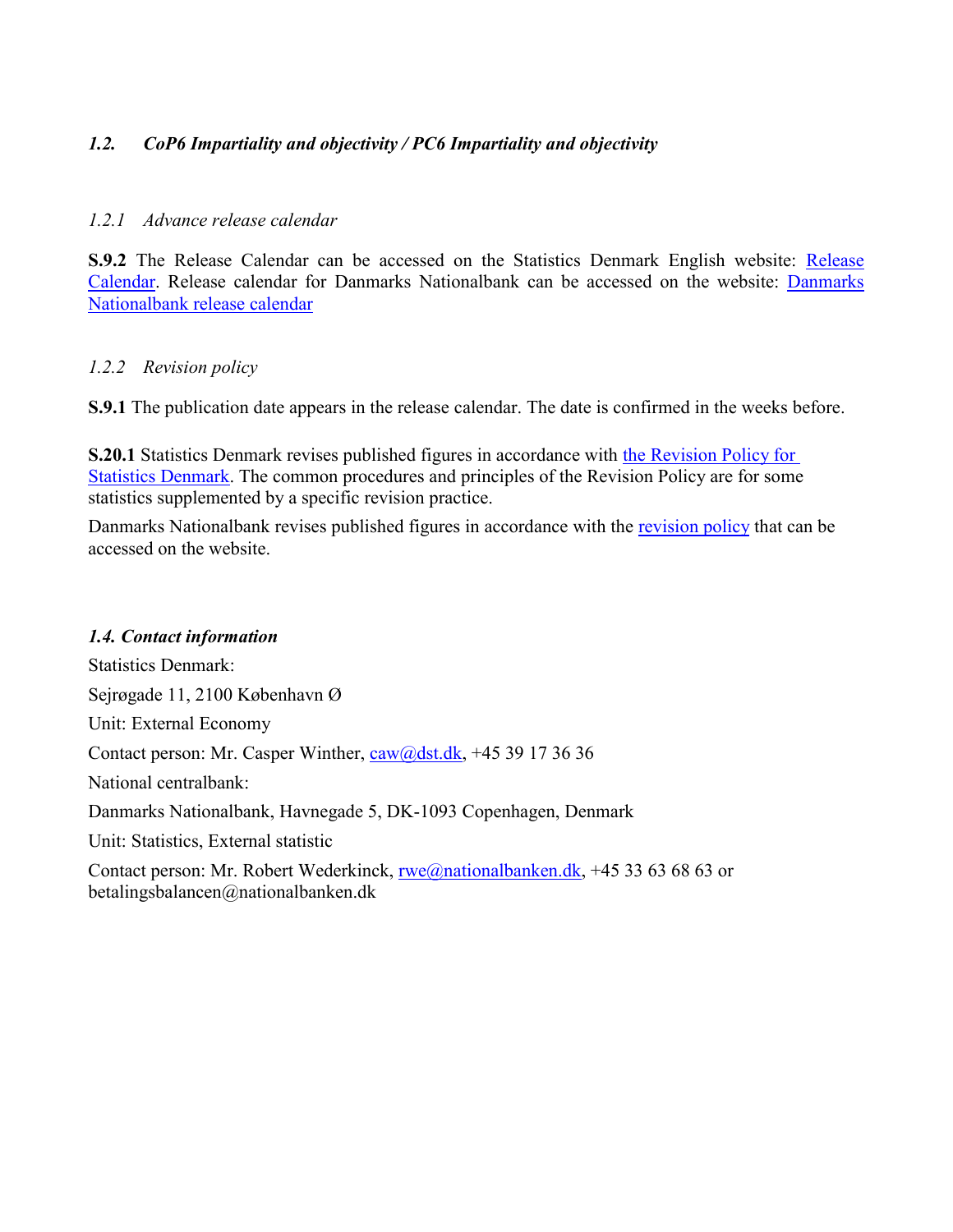# **2. STATISTICAL PROCESSES**

# *2.1. CoP7 Sound methodology / PC7 Sound methodology*

#### *2.1.1 General remarks*

The Danish statistics on b.o.p. and i.i.p. are compiled according to the guidelines of the BPM6.

*2.1.2 Residency*

Cf. 2.1.1.

*2.1.3 Institutional unit definition*

Cf. 2.1.1.

*2.1.4 Sectorisation & sector definition and delimitation*

Cf. 2.1.1.

*2.1.5 Valuation*

Cf. 2.1.1.

*2.1.6 Time of recording (accrual accounting)* 

 $Cf$  2.1.1

## *2.1.7 Coverage gaps & deviations*

Personal transfers are weakly covered.

Trade margins on securities are included in the financial account (and not in services in the current account.

Capital taxes and debt forgiveness are not specified.

As agreed at European level, investment in investment fund shares is classified as portfolio investment regardless of the percentage ownership. This deviates from IMF's Balance of Payments Manual Sixth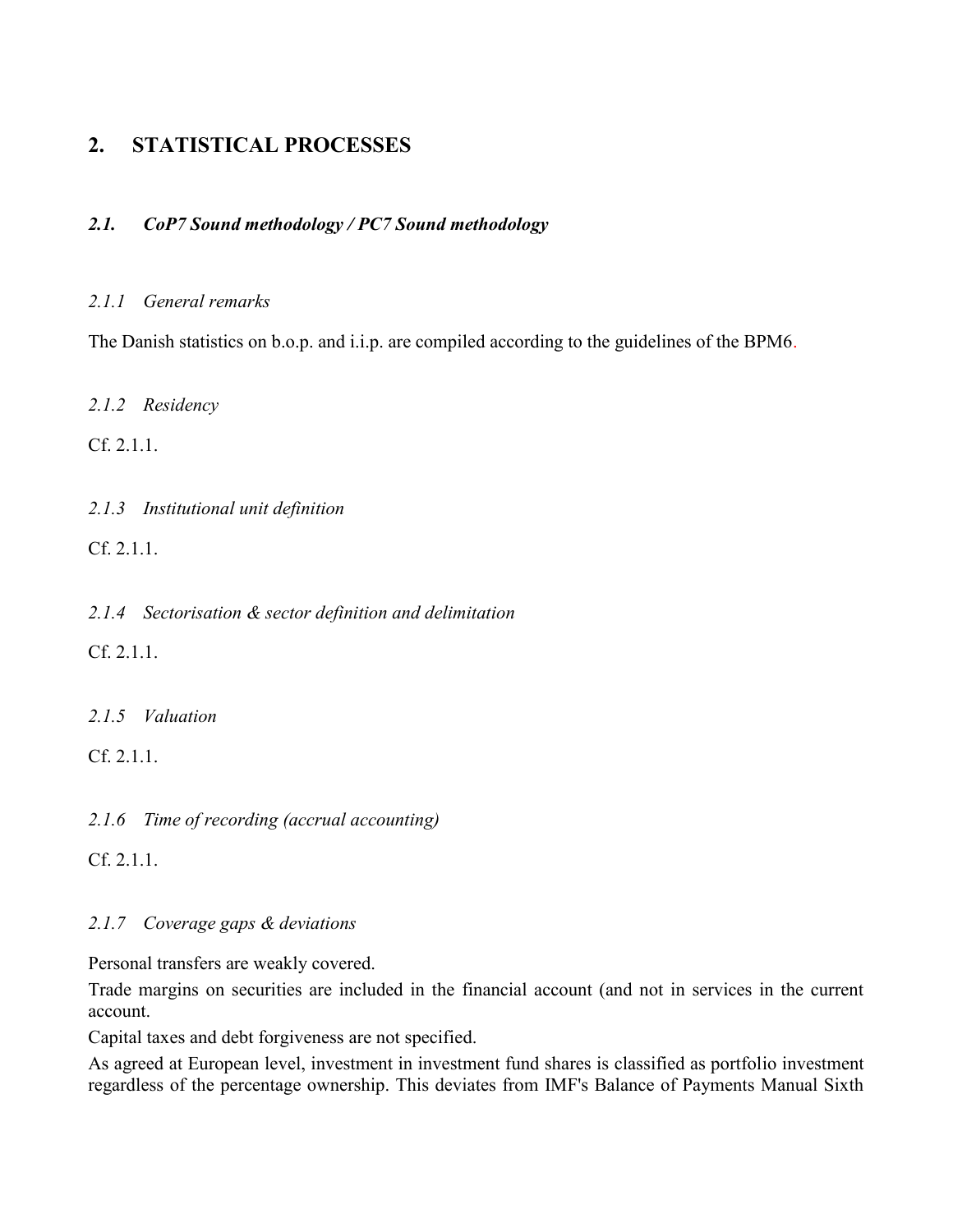edition.

# *2.2. CoP8 Appropriate Statistical procedures / PC8 Appropriate Statistical procedures*

# *2.2.1 Main features*

**S.21.1** The statistics are prepared on the basis of the foreign trade statistics on both goods and services, and furthermore financial statistics of Danmarks Nationalbank (the Danish central bank) and information from public authorities. Supplementary information from other statistics is used. Some of the sources are used as they stand while others are used as indicators of development.

# *2.2.2 Country specific aspects*

Cf. 2.2.1.

# **3. STATISTICAL OUTPUT**

## *3.1. CoP11 Relevance / PC11 Relevance*

**S.14** The publication of balance of payments statistics in general and of the monthly figures in particular calls great public interest.

**S.14.1** Traditionally, the balance of payments statistics form part of the most important background information in the planning of the economic policy of the country. Thus, one important user is the Ministry of Finance. The balance of payments statistics is used in the compilation of the national accounts. The balance of payments statistics constitutes Denmark's contribution to the compilation of the EU Balance of payments.

# *3.2. CoP12 Accuracy and reliability / PC12 Accuracy and reliability (including stability)*

## *3.2.1 Revisions*

**S.15** The compilation of the balance of payments and international investment position is mainly based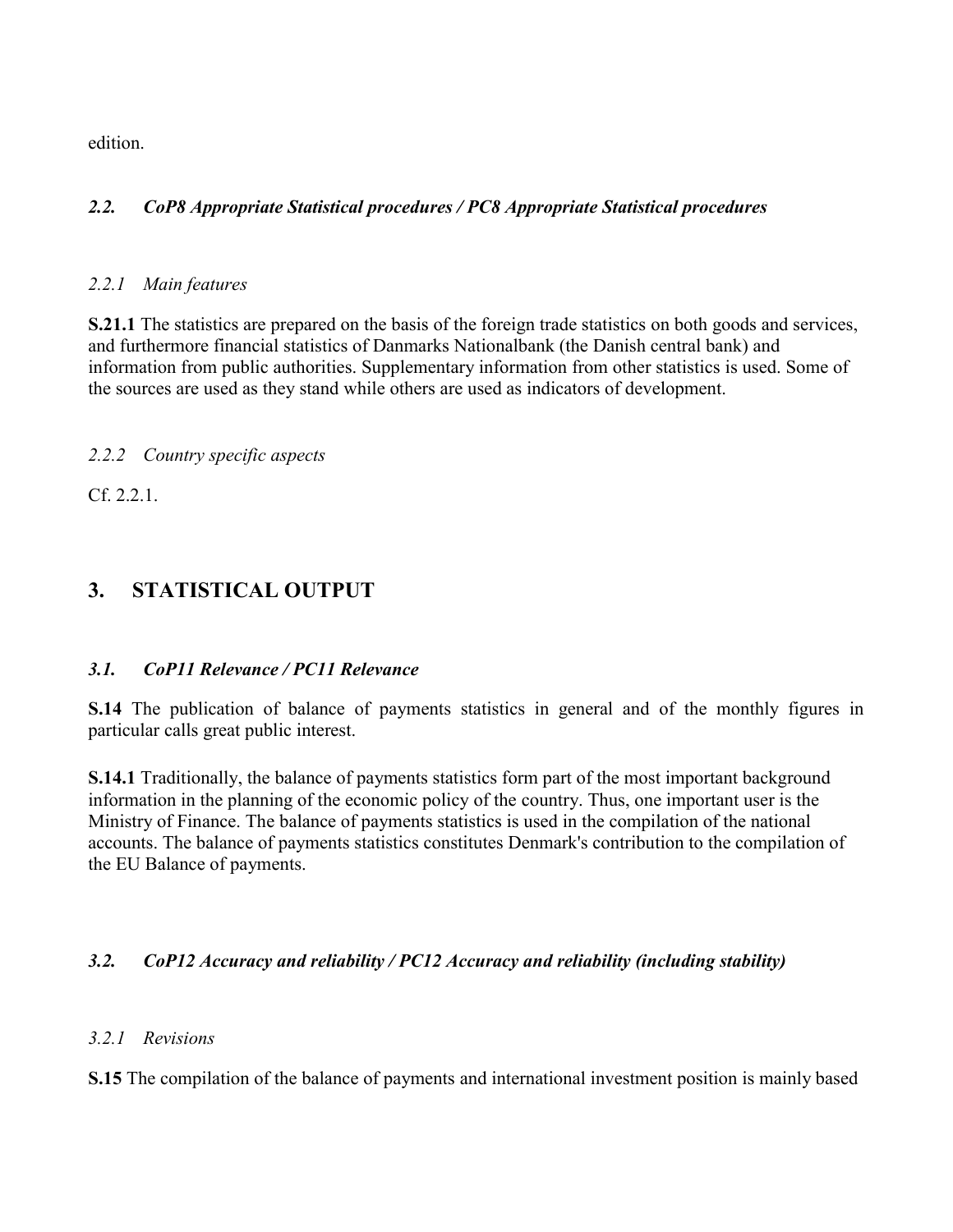on other statistics. Accordingly, the accuracy of the balance of payments statistics and international investment position is very much dependent upon these statistics. Most importantly, there will be some uncertainty attached to the first compilation of a given period, as some of the relevant information will not be available until later.

**S.15.1** The transfer to new statistical sources and methods from January 2005 unavoidably incurred some transitional problems. Accordingly in a transitional period the uncertainty of the figures was higher than usually. In particular, this applied for the service item, for which the changes were the biggest.

With the implementation of the new international guidelines some additional questions have been included in the questionnaire on international trade in services as from 2013. The new variables have made it possible to validate the information by comparing more directly vis-à-vis other statistical domains. Against that background, Statistics Denmark will map the foreign activities of selected larger Danish enterprises. Among others it is expected that the validation will affect the distinction between processing and merchanting activities. Further it is expected that the current level of goods sold abroad after processing abroad will be adjusted upwards at a point in time yet to be determined.

Measures on accuracy are not calculated.

**S.20.2** After the first publication of the balance of payments, it is continuously adjusted, as supplementary or adjusted statistical material appears. Property income from direct investment is projected on the basis of an aggregated estimate for the profit of the enterprise, as well as current information on distributed dividend. Data are not reported until up to 22 months after the end of the reference period. Data are published in October the year after the end of the reference period. Until then monthly data are based on estimated figures and therefore subject to more uncertainty than reported figures.

The supplementary information implies that the final calculation of the balance of payments is only prepared about 2-3 years after the expiry of the reference year.

According to practice the data of the months of the previous year are locked by late September. Simultaneously the data of the preceding year are revised and locked again. The data of the latter year are revised again internally around January for being included in the final National Account compilations. These data are thus declared final the following September.

## *3.2.2 Errors and omissions and integrity rules*

Errors and omissions tend to be very volatile. Statistic Denmark and Danmarks Nationalbank continue to identify the reason for errors and omissions in order to reduce the size.

We aim to concentrate on this issue when the BPM6 compiling system is fully implemented. Among others we'll make an assessment on the reporting population to the IIP to ensure that our coverage is still sufficient.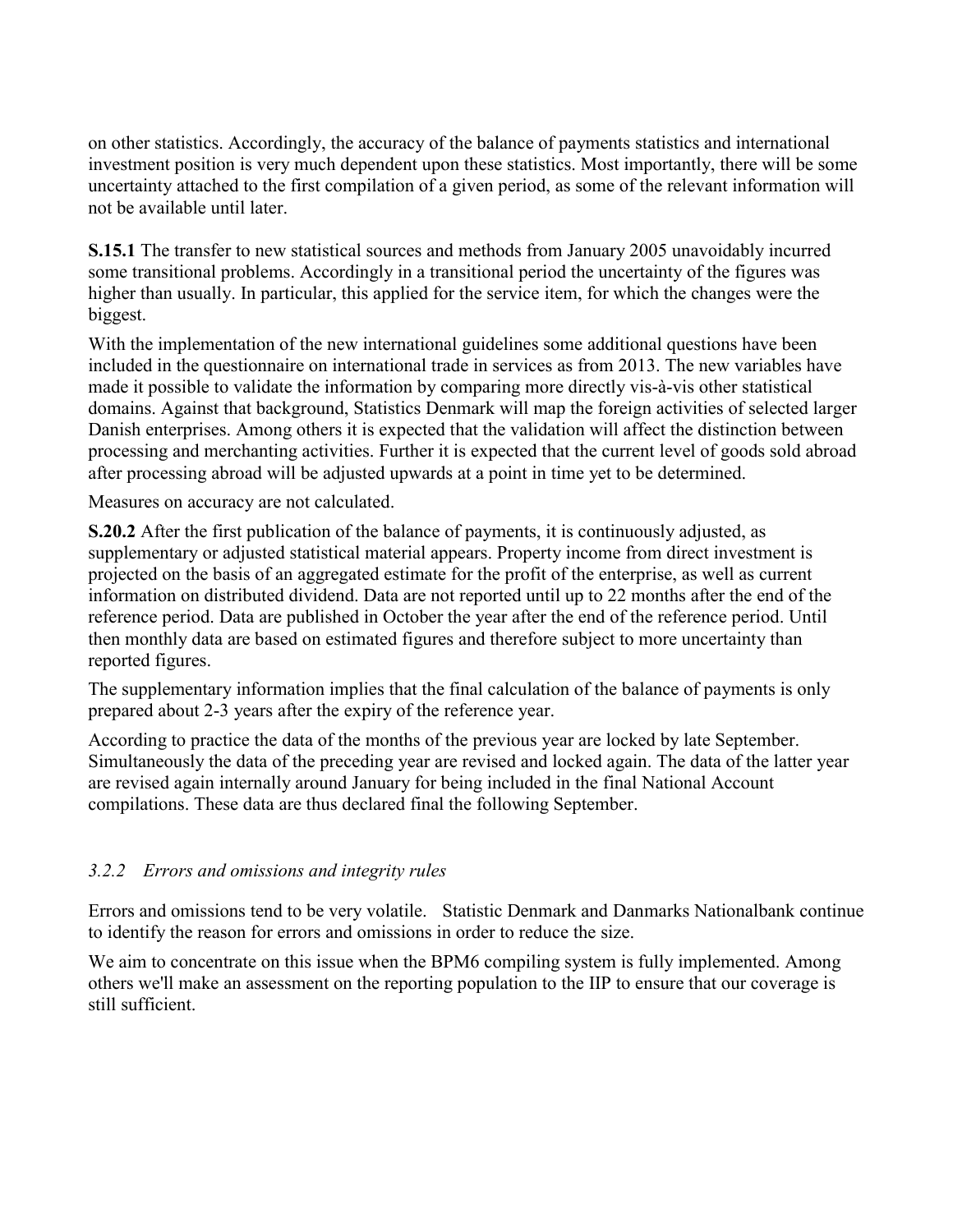# *3.3. CoP13 Timeliness and punctuality / PC13 Timeliness (including punctuality)*

#### *3.3.1 National requirements*

**S.16** The statistics are published every quarter approx. 70 days after the end of the reference period, preliminary figures, however, after approx. 40 days. Main results are published monthly approx. 40 days after the end of the particular month. The balance of payments statistics are normally published without delays as to the preannounced dates.

International investment position statistic is published every quarter approx. 90 days after the end of the reference period. The statistic is normally published without delay as to the preannounced dates.

#### *3.3.2 EU and other international requirements*

Denmark normally meets all timeliness requirements from international institutions.

## *3.4. CoP14 Coherence and comparability / PC14 Consistency and comparability*

#### *3.4.1 General remarks/Bilateral asymmetries*

**S.17.2** Actual balance of payments statements have been prepared since 1934. From 1949 the statements have been adapted to the form used by the IMF with the limitations imposed by the primary statistical material. Up to 1997 there are very long series for the main items without any noticeable breaks. In 1998, the compilation was adapted to the IMF balance of payments manual from 1993 (the fifth manual). Back data to 1988 for the most important items are available. In 2014, the compilation was adapted to the IMF balance of payments manual from 2009 (the sixth manual). Back data to 2005 are available.

As from January 2005 new statistical sources and methods have been applied. Most importantly the settlements statistics of Danmarks Nationalbank have ceased, and new statistics on foreign trade in services have been established. Breaks in series for all items should be expected. It is, however, submitted that the main balances are compiled without significant breaks.

Danmarks Nationalbank has published international investment position since 1991 (annual). Quarterly data are available from fourth quarter 1998 and onwards. Main series are available without noticeable breaks in series.

Danmarks Nationalbank has participated in Eurostat and the ECB's Foreign Direct Investment Network in order to handle asymmetries in the valuation of foreign direct investment. In last couple of years only very few data has been exchanged.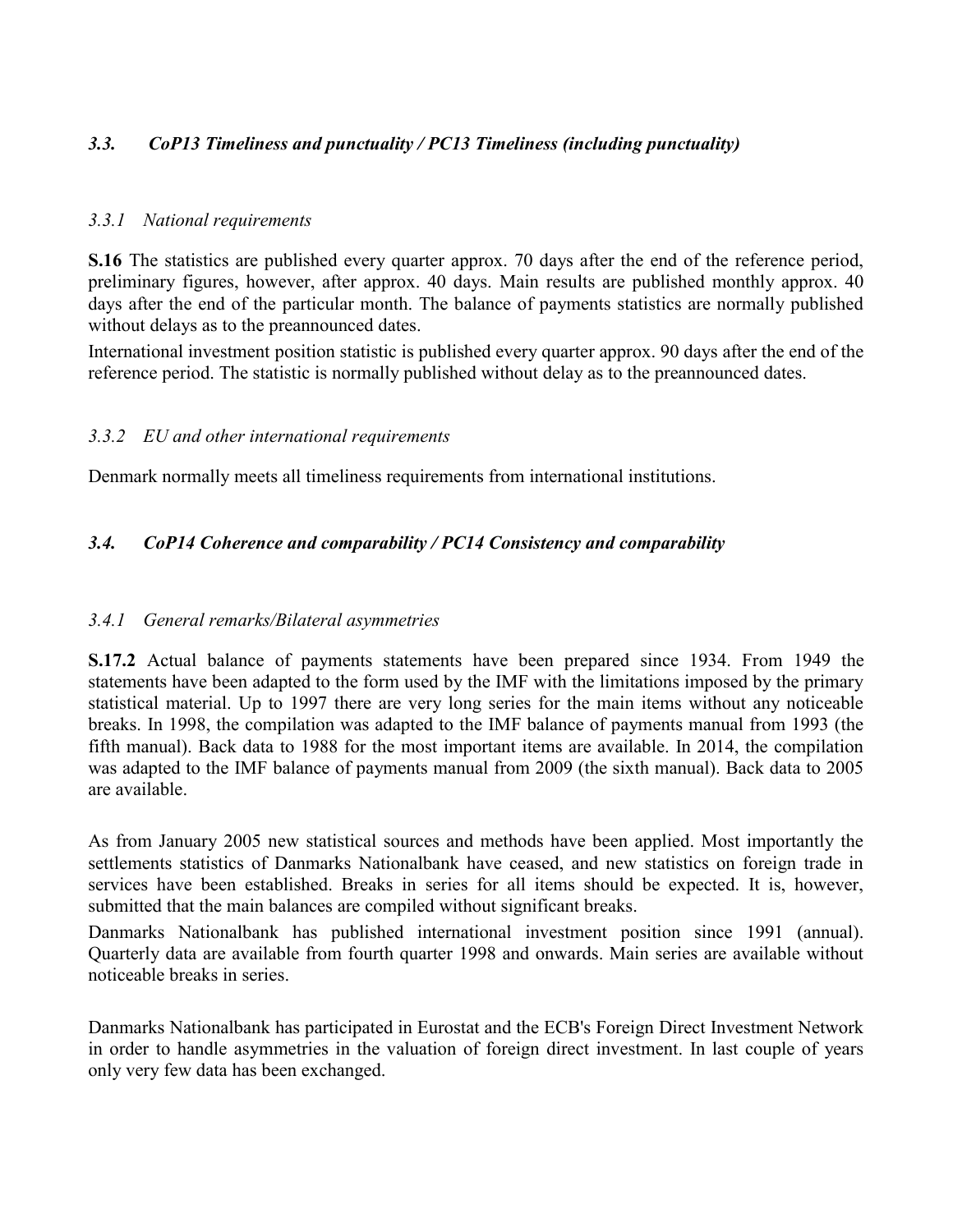# *3.4.2 Consistency with related statistics*

**S.18.1** Imports in the foreign trade statistics are calculated cif, while they are calculated fob in the balance of payments by deducting transport and insurance charges. But otherwise goods in the balance of payments statistics are delimited slightly differently than in the foreign trade statistics due to different definitions. The transition is regularly updated (www.dst.dk/bopdok). The most important difference is due to procurements in foreign ports, in particular bunkers.

International investment position is consistent with the rest of the world account in the quarterly national accounts.

# *3.4.3 "Time" and back data consistency*

Cf. 3.4.1.

*3.4.4 Consistency across frequencies*

**S.18.2** Data are displayed with **c**omplete internal coherence and with consistency across frequencies.

# *3.5. CoP15 Accessibility and Clarity / PC15 Accessibility and Clarity*

## *3.5.1 Data*

**S.9.3** Statistics on both balance of payments and international investment position are always published at 9:00 a.m. at the day announced in the release calendar. No one outside of Statistics Denmark / Danmarks Nationalbank can access the statistics before they are published. Theme publications etc. may be published at other times of the day. The National Statistician can decide that such publications may be released before their official publication time, e.g. to the media and other stakeholders.

**S.11** Current publications: The balance of payments current acount is published in News from Statistics Denmark, National Accounts and Balance of Payments (Statistical News) ("Nationalregnskab og betalingsbalance"). The balance of payments financial account and international investment position is published in Statistics, Find Statistic ("Predefined tables") from Danmarks Nationalbank.

At [StatBank Denmark](http://www.statbank.dk/statbank5a/default.asp?w=1536) the current account is published in BB1 (monthly figures, net), in BB2 (quarterly figures), and in BB3 (annual figures). The financial account is published in DNFP and in other tables (monthly figures, gross and net). The international investment position is published in DNKAP and in other tables. All tables are to be found under the heading National accounts and balance of payments. Annual publications: Statistical Yearbook and Statistical 10-year Review (in Danish).

**S.11.1** Preliminary figures are published in News from Statistics Denmark. Here the balances of the main sub-accounts of the current account are displayed.

**S.11.2** A more detailed publication is to be found in National Accounts and Balance of Payments